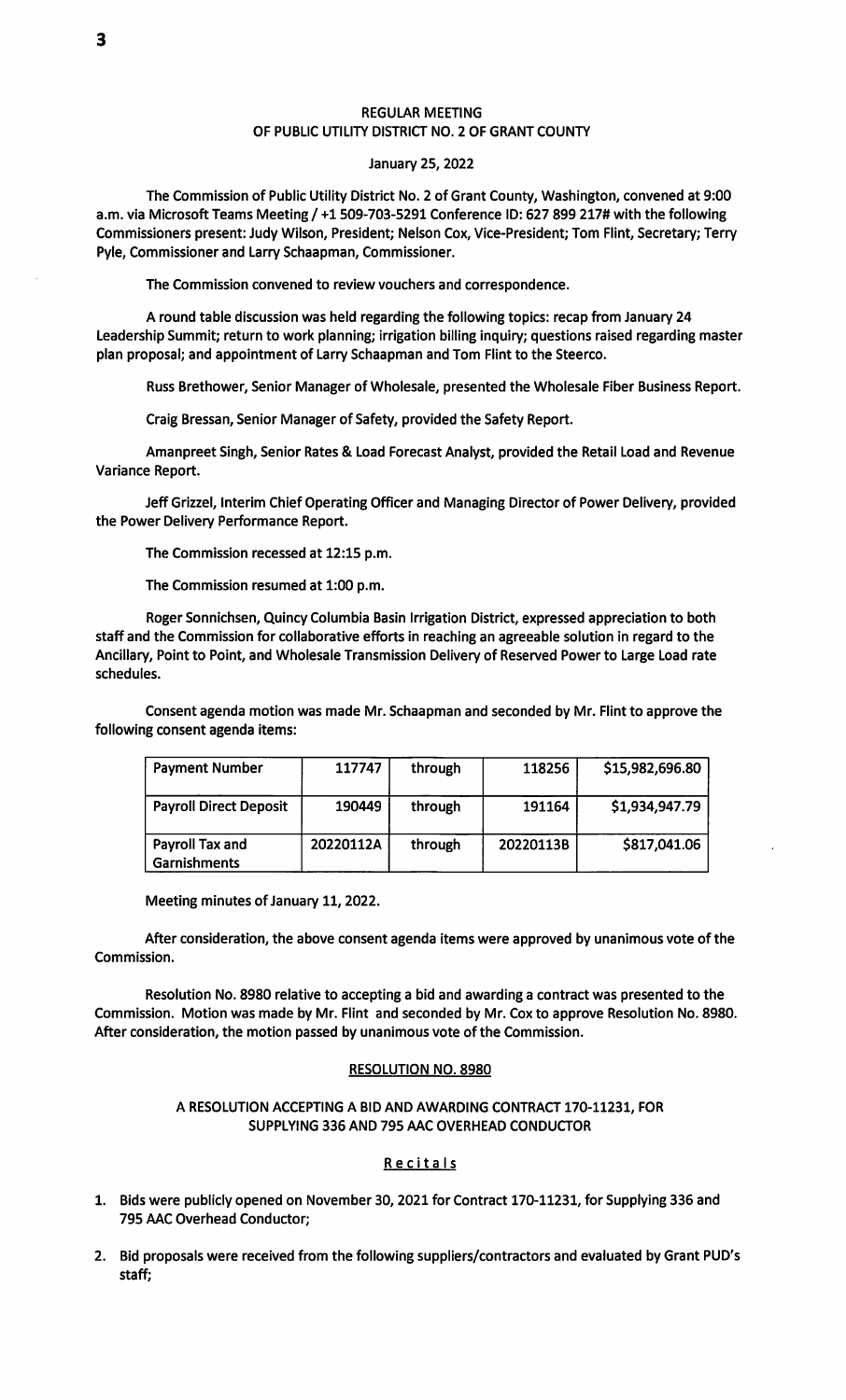| General Pacific, Inc. bidding CME Wire and Cable                        | \$1,303,865.40 |
|-------------------------------------------------------------------------|----------------|
| <b>Border States Electric bidding Southwire</b>                         | \$1,671,801.00 |
| Wesco   Anixter bidding Southwire                                       | \$1,761,673.50 |
| • Consolidated Electrical Distributors, Inc. bidding CME Wire and Cable | \$1,857,756.00 |

- 3. The low bid submitted by General Pacific, Inc. is rejected due to commercial noncompliance.
- 4. The second low bid submitted by Border States Electric is rejected due to commercial noncompliance.
- 5. The third low bid submitted by Wesco | Anixter is rejected due to commercial noncompliance.
- 6. The fourth low bid, submitted by Consolidated Electrical Distributors, Inc. is both commercially and technically compliant with Grant PUD's contract requirements;
- 7. The bid is less than the Engineer's Estimate of \$2,642,976.00; and
- 8. Grant PUD's Senior Manager of Power Delivery Engineering and Managing Director of Power Delivery Engineering concur with staff and recommend award to Consolidated Electrical Distributors, Inc. as the lowest responsible and best bid based on Grant PUD's plan and specifications.

NOW, THEREFORE, BE IT RESOLVED by the Commission of Public Utility District No. 2 of Grant County, Washington, that the General Manager is authorized to enter into a contract, Contract 170-11231, for Supplying 336 and 795 AAC Overhead Conductor with Consolidated Electrical Distributors, Inc. of Moses Lake, Washington in the amount of \$1,857,756.00 plus applicable sales tax, upon receipt of the required payment and performance bond in a manner satisfactory to Grant PUD's Counsel.

PASSED AND APPROVED by the Commission of Public Utility District No. 2 of Grant County this 25<sup>th</sup> day of January, 2022.

Resolution No. 8981 relative to revising the ethics policy was presented to the Commission. Motion was made by Mr. Cox and seconded by Mr. Flint to approve Resolution No. 8981. After consideration, the motion passed by unanimous vote of the Commission.

## RESOLUTION NO. 8981

## A RESOLUTION REVISING GRANT PUD'S CODE OF ETHICS POLICY AND **SUPERSEDING RESOLUTION NO. 8554**

# Recitals:

- 1. Grant PUD has previously adopted a code of ethics policy pursuant to Resolution No. 8554;
- 2. Grant PUD desires to update its code of ethics policy to provide guidance to PUD personnel in their conduct, to enhance public confidence in the PUD and its employees and to assure that PUD resources and services are applied for the benefit of the public; and
- 3. Grant PUD's Executive Office has reviewed the updated code of ethics policy attached hereto and recommends that it be adopted.

NOW, THEREFORE, BE IT RESOLVED by the Commission of Public Utility District No. 2 of Grant County, Washington, that the attached code of ethics policy is hereby approved and adopted, and Resolution No. 8554 is hereby superseded.

PASSED AND APPROVED by the Commission of Public Utility District No. 2 of Grant County this 25<sup>th</sup> day of January, 2022.

Resolution No. 8982 relative to amending the governance policy was presented to the Commission. Motion was made by Mr. Flint and seconded by Mr. Schaapman to approve Resolution No. 8982. After discussion, motion was made by Mr. Cox and seconded by Mr. Schaapman to table Resolution No. 8982. After discussion, the motion to table Resolution No. 8982 relative to amending the governance policy was approved by unanimous vote of the Commission.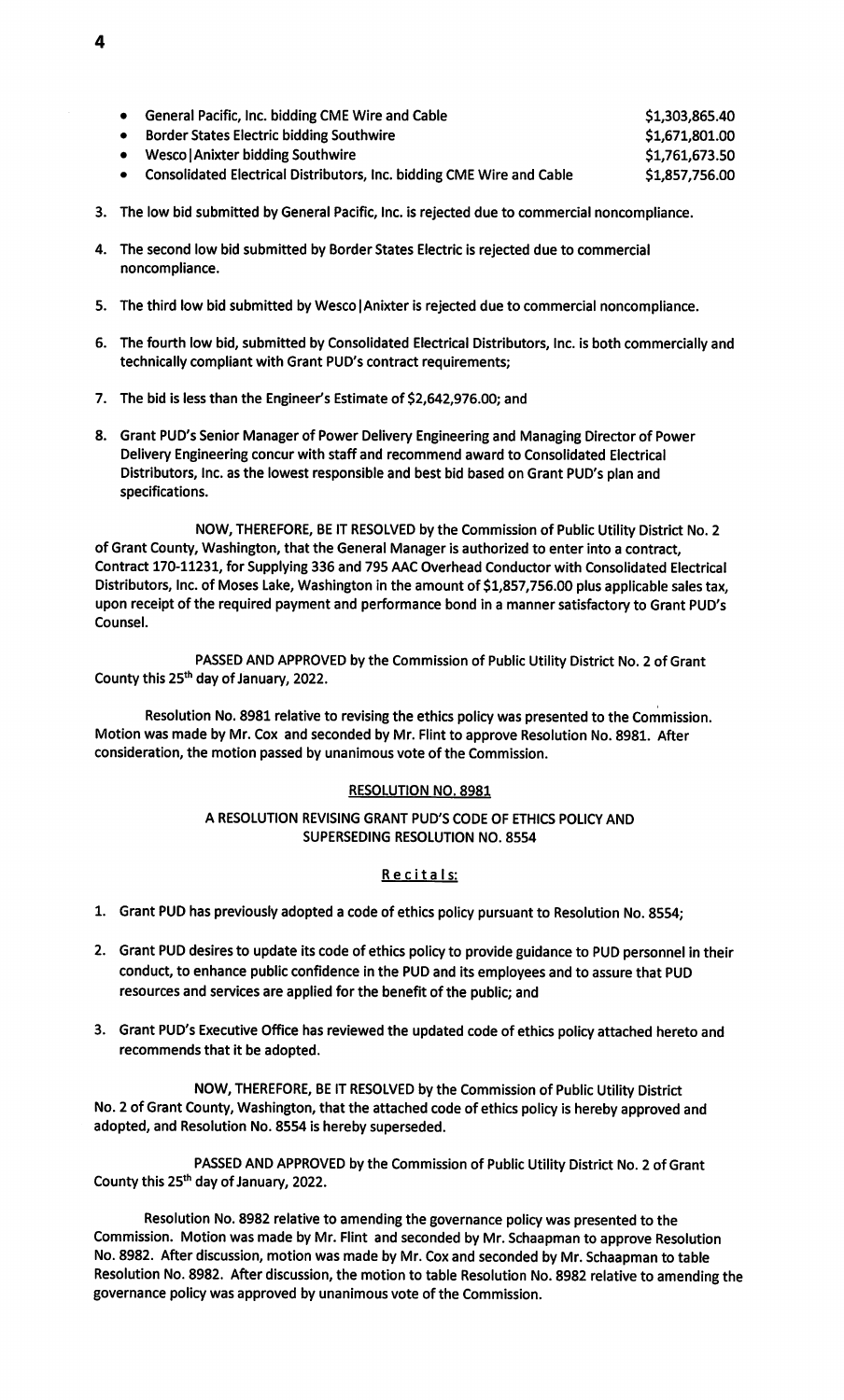5

Resolution No. 8983 relative to amending and establishing rate schedules was presented to the Commission. Motion was made by Mr. Cox and seconded by Mr. Schaapman to approve Resolution No. 8983. After consideration, the motion passed by unanimous vote of the Commission.

### **RESOLUTION NO. 8983**

# A RESOLUTION AMENDING RATE SCHEDULE NOS. 30 AND 31, AND ESTABLISHING A NEW RATE SCHEDULE NO. 32, WHOLESALE POINT-TO-POINT TRANSMISSION SERVICE, RATE SCHEDULE NO. 33, ANCILLARY SERVICES, AND RATE SCHEDULE NO. 34, WHOLESALE TRANSMISSION DELIVERY OF RESERVED POWER TO LARGE LOADS

## Recitals

- 1. Pursuant to RCW 54.16.040, Grant PUD is authorized to regulate and control the use, distribution, rates, service, charges, and price of electric energy;
- 2. Rate Schedule Nos. 30 and 31 were adopted on October 27, 2020 pursuant to Resolution No. 8953;
- 3. Effective March 1, 2022, Rate Schedule No. 30 will be modified to include reference to new Rate Schedule No. 33, Ancillary Services, for all charges and loss factors associated with Ancillary Services;
- 4. Effective March 1, 2022, Rate Schedule No. 31 will be modified to reflect a rate design change to create closer alignment between costs and revenue. The title of the rate schedule will also be modified to clarify these rates apply only to loads that receive Reserved Power;
- 5. Grant PUD has an obligation to offer open access to its transmission system under terms and rates that are comparable to those Grant offers itself;
- 6. Effective March 1, 2022, Rate Schedule No. 32, Wholesale Point-to-Point Transmission Service, will establish rates for the use of Grant PUD's transmission system;
- 7. Grant PUD supplies Ancillary Services to several entities taking transmission or wheeling service and expects to supply these services to additional entities in the future. To date, Grant has not had a mechanism in place to be fully compensated for all of these services;
- 8. Effective March 1, 2022, Rate Schedule No. 33, Ancillary Services, will establish Ancillary Service rates to fully recover the costs of providing these services;
- 9. Grant PUD's Board of Commissioners directed staff to develop a rate for delivery of Reserved Power for Reserved Power Customers that does not include a Return on Customer Funded Capital (ROE). Rate Schedule No. 34 meets this request from the Board of Commissioners.
- 10. Effective March 1, 2022, Rate Schedule No. 34, Wholesale Transmission Delivery of Reserved Power to Large Loads, will establish rates for large load customers who receive reserved power and would otherwise be on Rate Schedule No. 30; and
- 11. Grant PUD's General Manager and Grant PUD staff recommend amending Rate Schedule No. 30 and Rate Schedule No. 31 as set forth in Exhibits A and B, and establishing new Rate Schedule Nos. 32, 33, and 34 as set forth in Exhibits C, D, and E.

NOW, THEREFORE, BE IT RESOLVED by the Commission of Public Utility District No. 2 of Grant County, Washington, as follows:

Section 1. Effective March 1, 2022, Rate Schedule No. 30, Wholesale Transmission Delivery for Large Load Customers, and Rate Schedule No. 31, Wholesale Transmission Delivery for Reserved Power to Small Loads, are hereby amended as set forth in Exhibits A and B hereto. Section 2. Resolution 8953 is hereby superseded, and this resolution supersedes any other resolutions which are inconsistent with this resolution.

Section 3. Effective March 1, 2022, Rate Schedule No. 32, Wholesale Point-to-Point Transmission Service, is hereby established as set forth in Exhibit C hereto.

Section 4. Effective March 1, 2022, Rate Schedule No. 33, Ancillary Services, is hereby established as set forth in Exhibit D hereto.

Section 5. Effective March 1, 2022, Rate Schedule No. 34, Wholesale Transmission Delivery of Reserved Power to Large Loads, is hereby established as set forth in Exhibit E hereto.